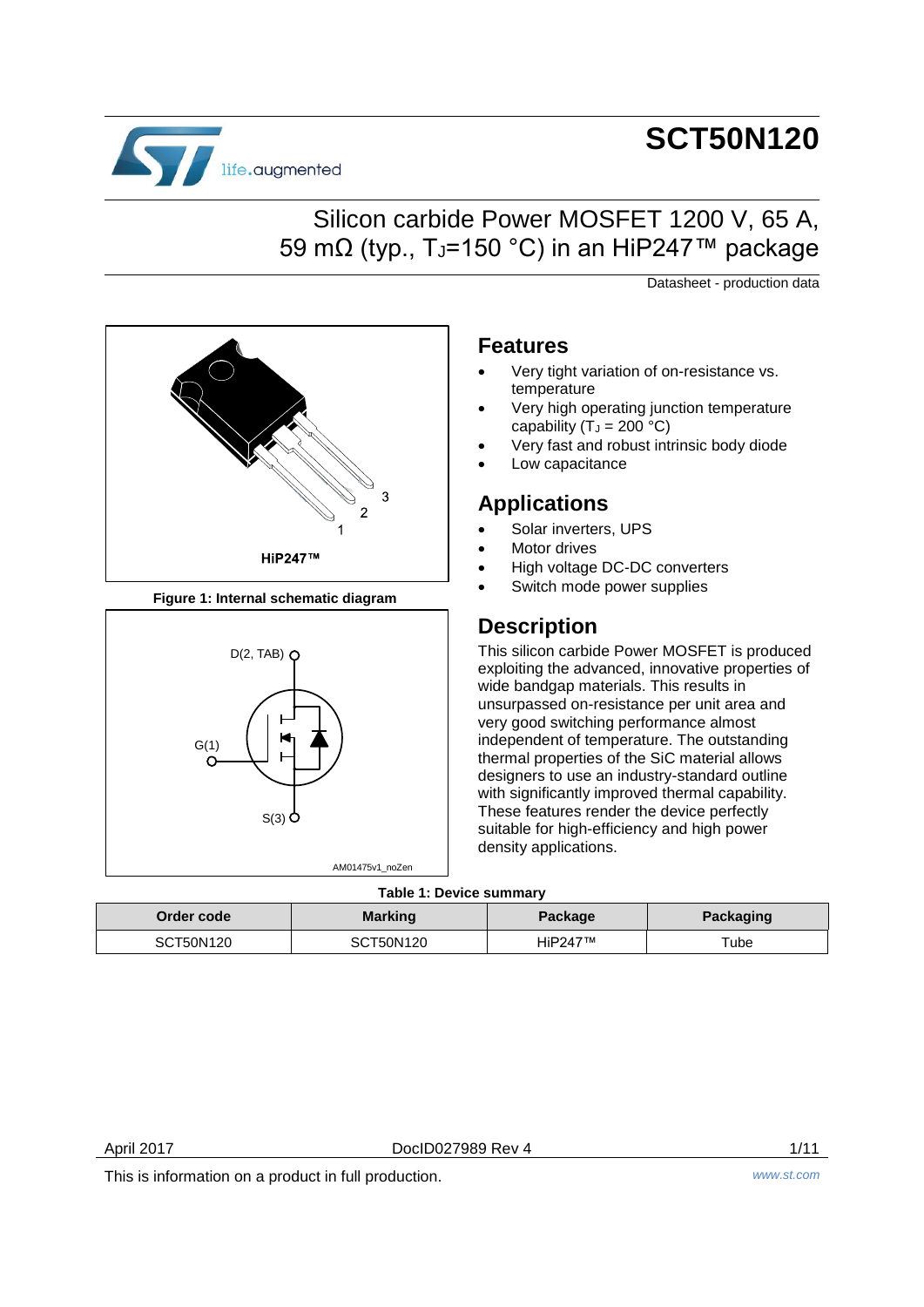## **Contents**

| $2^{\circ}$ |  |  |
|-------------|--|--|
|             |  |  |
|             |  |  |
|             |  |  |
|             |  |  |

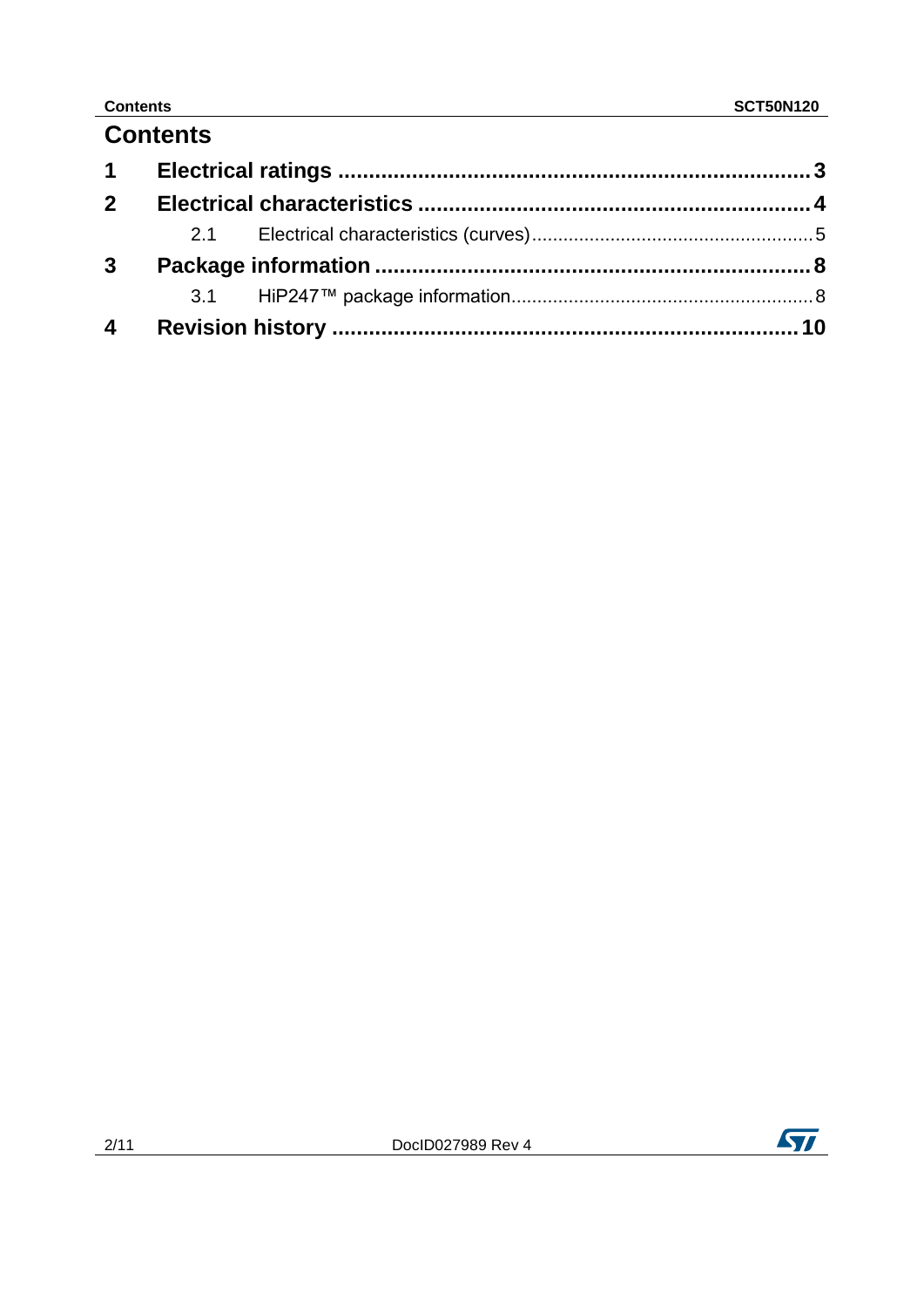## **1 Electrical ratings**

**Table 2: Absolute maximum ratings**

<span id="page-2-0"></span>

| Symbol                      | <b>Parameter</b>                             | Value        | Unit         |
|-----------------------------|----------------------------------------------|--------------|--------------|
| <b>V<sub>DS</sub></b>       | Drain-source voltage                         | 1200         | V            |
| VGS                         | Gate-source voltage                          | $-10$ to 25  |              |
| ID                          | Drain current (continuous) at $T_c = 25 °C$  | 65           | A            |
| ID                          | Drain current (continuous) at $T_c = 100 °C$ | 50           | A            |
| Im(1)                       | Drain current (pulsed)                       | 130          | A            |
| $P$ <sub>TOT</sub>          | Total dissipation at $T_c = 25 °C$           | 318          | W            |
| $\mathsf{T}_{\mathsf{stq}}$ | Storage temperature range                    |              | °C           |
|                             | Operating junction temperature range         | $-55$ to 200 | $^{\circ}$ C |

#### **Notes:**

<span id="page-2-1"></span> $(1)$ Pulse width limited by safe operating area.

| <b>Symbol</b>         | <b>Parameter</b>                    | Value | Unit |
|-----------------------|-------------------------------------|-------|------|
| $R_{\text{thi-case}}$ | Thermal resistance junction-case    | 0.55  | °C/W |
| $Rthi-amb$            | Thermal resistance junction-ambient | 40    | °C/W |

#### **Table 3: Thermal data**

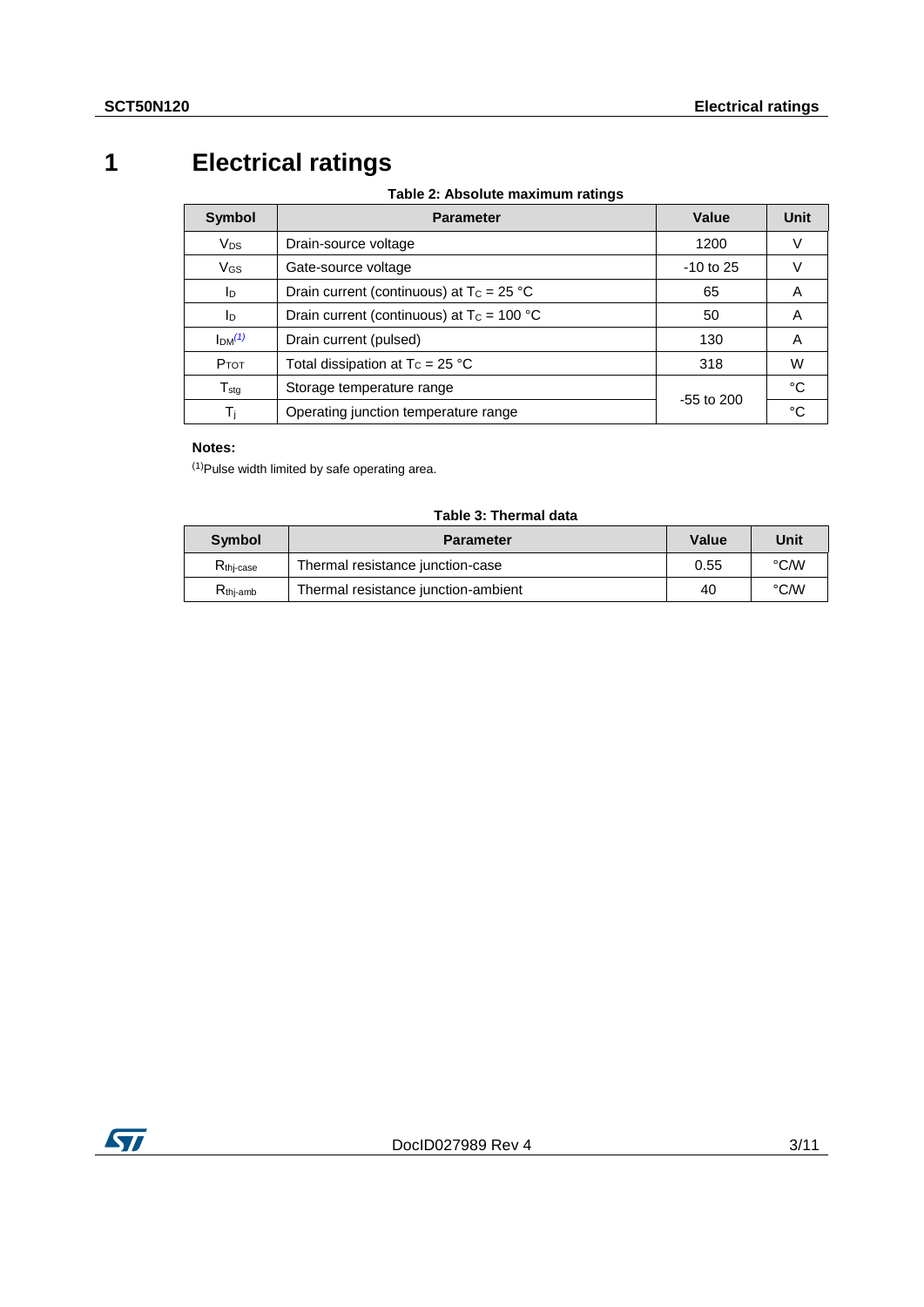## **2 Electrical characteristics**

<span id="page-3-0"></span> $(T_{\text{CASE}} = 25 \text{ °C}$  unless otherwise specified).

| Table 4: On/off states |                                      |                                                        |      |      |      |             |  |
|------------------------|--------------------------------------|--------------------------------------------------------|------|------|------|-------------|--|
| <b>Symbol</b>          | <b>Parameter</b>                     | <b>Test conditions</b>                                 | Min. | Typ. | Max. | <b>Unit</b> |  |
|                        | Zero gate voltage                    | $V_{DS} = 1200 V, V_{GS} = 0 V$                        |      | 1    | 100  | μA          |  |
| <b>I</b> pss           | drain current                        | $V_{DS}$ = 1200 V, $V_{GS}$ = 0 V,<br>$T_{d} = 200 °C$ |      | 10   |      | μA          |  |
| <b>I</b> GSS           | Gate-body leakage<br>current         | $V_{DS} = 0$ V, $V_{GS} = -10$ to 22 V                 |      |      | ±100 | nA          |  |
| $V$ GS(th)             | Gate threshold voltage               | $V_{DS} = V_{GS}$ , $I_D = 1$ mA                       | 1.8  | 3.0  |      | V           |  |
|                        |                                      | $V_{GS} = 20 V$ , $I_D = 40 A$                         |      | 52   | 69   | $m\Omega$   |  |
| $R_{DS(on)}$           | Static drain-source<br>on-resistance | $V_{GS}$ = 20 V, $I_D$ = 40 A,<br>$T_J = 150 °C$       |      | 59   |      | $m\Omega$   |  |
|                        |                                      | $V_{GS}$ = 20 V, $I_D$ = 40 A,<br>$T_{d} = 200 °C$     |      | 70   |      | $m\Omega$   |  |

### **Table 4: On/off states**

#### **Table 5: Dynamic**

| <b>Symbol</b>      | <b>Parameter</b>                | <b>Test conditions</b>                                | Min. | Typ. | Max.                     | Unit |
|--------------------|---------------------------------|-------------------------------------------------------|------|------|--------------------------|------|
| $C$ <sub>iss</sub> | Input capacitance               |                                                       |      | 1900 | ٠                        | pF   |
| C <sub>oss</sub>   | Output capacitance              | $V_{DS}$ = 400 V, f = 1 MHz,<br>$V$ Gs = 0 V          |      | 170  | ٠                        | pF   |
| C <sub>rss</sub>   | Reverse transfer<br>capacitance |                                                       |      | 30   | ۰                        | pF   |
| $Q_{g}$            | Total gate charge               | $V_{DD} = 800$ V, $I_D = 40$ A,<br>$V$ Gs = 0 to 20 V |      | 122  | ٠                        | nC   |
| $Q_{gs}$           | Gate-source charge              |                                                       |      | 19   | $\overline{\phantom{0}}$ | nC   |
| $Q_{gd}$           | Gate-drain charge               |                                                       |      | 35   | $\overline{\phantom{0}}$ | nC   |
| $R_g$              | Gate input resistance           | f=1 MHz open drain                                    |      | 1.9  | ٠                        | Ω    |

#### **Table 6: Switching energy (inductive load)**

| <b>Symbol</b>    | <b>Parameter</b>          | <b>Test conditions</b>                                           | Min. | Typ. | Max. | <b>Unit</b> |
|------------------|---------------------------|------------------------------------------------------------------|------|------|------|-------------|
| $E_{on}$         | Turn-on switching energy  | $V_{DD} = 800$ V, $I_D = 40$ A                                   |      | 530  | ٠    | μJ          |
| $E_{\text{off}}$ | Turn-off switching energy | $R_G$ = 2.2 $\Omega$ , $V_{GS}$ = -5 to 20 V                     |      | 310  | ٠    | μJ          |
| $E_{on}$         | Turn-on switching energy  | $V_{DD} = 800$ V, $I_D = 40$ A                                   |      | 670  | ٠    | μJ          |
| $E_{\text{off}}$ | Turn-off switching energy | $R_G$ = 2.2 $\Omega$ , $V_{GS}$ = -5 to 20 V<br>$T_{J}$ = 150 °C |      | 334  | ۰    | μJ          |

#### **Table 7: Reverse SiC diode characteristics**

<span id="page-3-1"></span>

| <b>Symbol</b> | <b>Parameter</b>         | <b>Test conditions</b>                            | Min | Typ. | <b>Max</b>               | Unit |
|---------------|--------------------------|---------------------------------------------------|-----|------|--------------------------|------|
| Vsd           | Diode forward voltage    | $I_F = 20 A$ , $V_{GS} = 0 V$                     |     | 3.5  | -                        |      |
| trr           | Reverse recovery time    |                                                   |     | 55   |                          | ns   |
| $Q_{rr}$      | Reverse recovery charge  | $I_F = 40$ A, di/dt = 2000/ns<br>$V_{DD} = 800 V$ |     | 230  | $\overline{\phantom{0}}$ | nС   |
| <b>IRRM</b>   | Reverse recovery current |                                                   |     | 14   | $\overline{\phantom{0}}$ | A    |

| 4/11 | DocID027989 Rev 4 |
|------|-------------------|

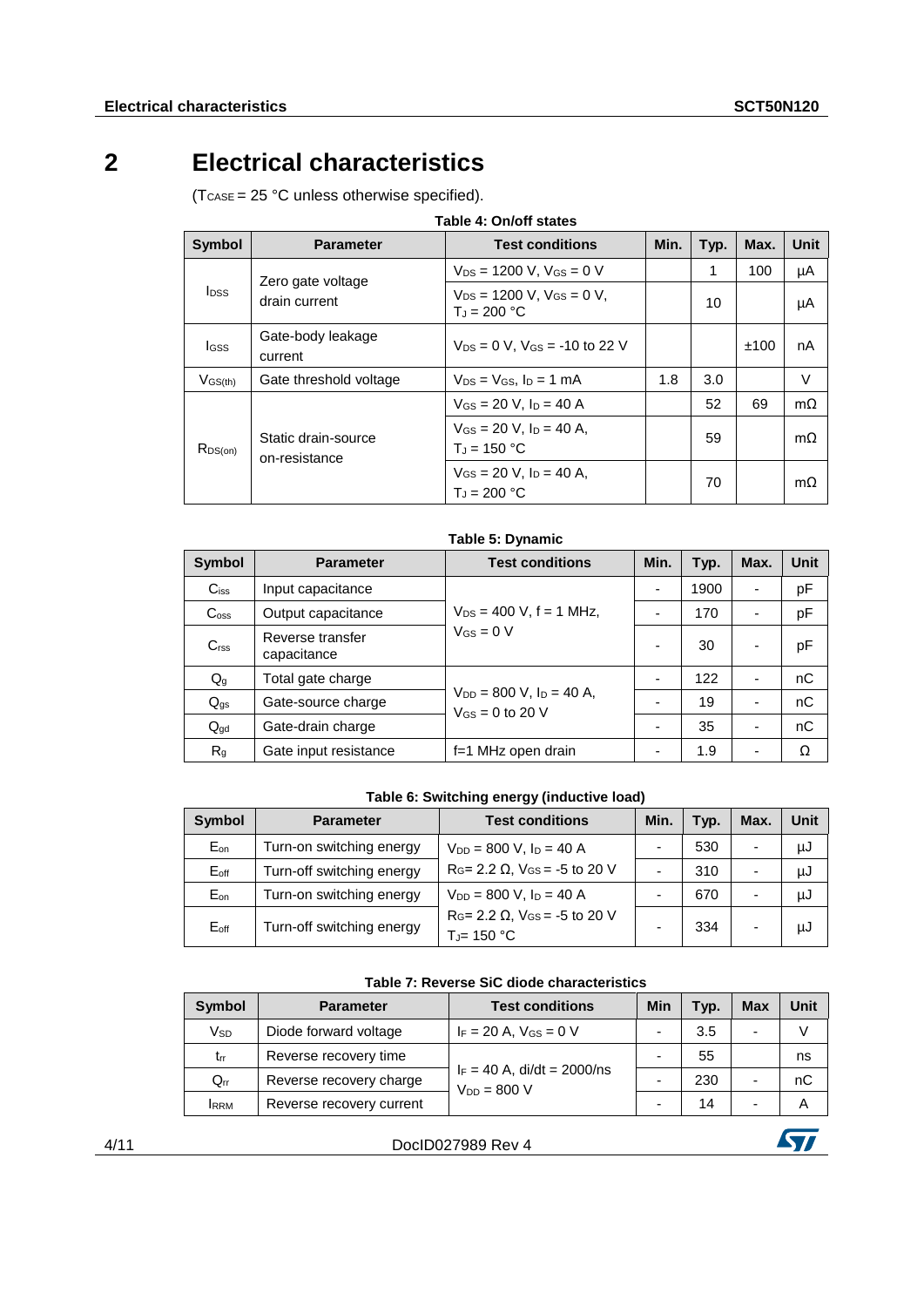ST

## <span id="page-4-0"></span>**2.1 Electrical characteristics (curves)**







<span id="page-4-1"></span>DocID027989 Rev 4 5/11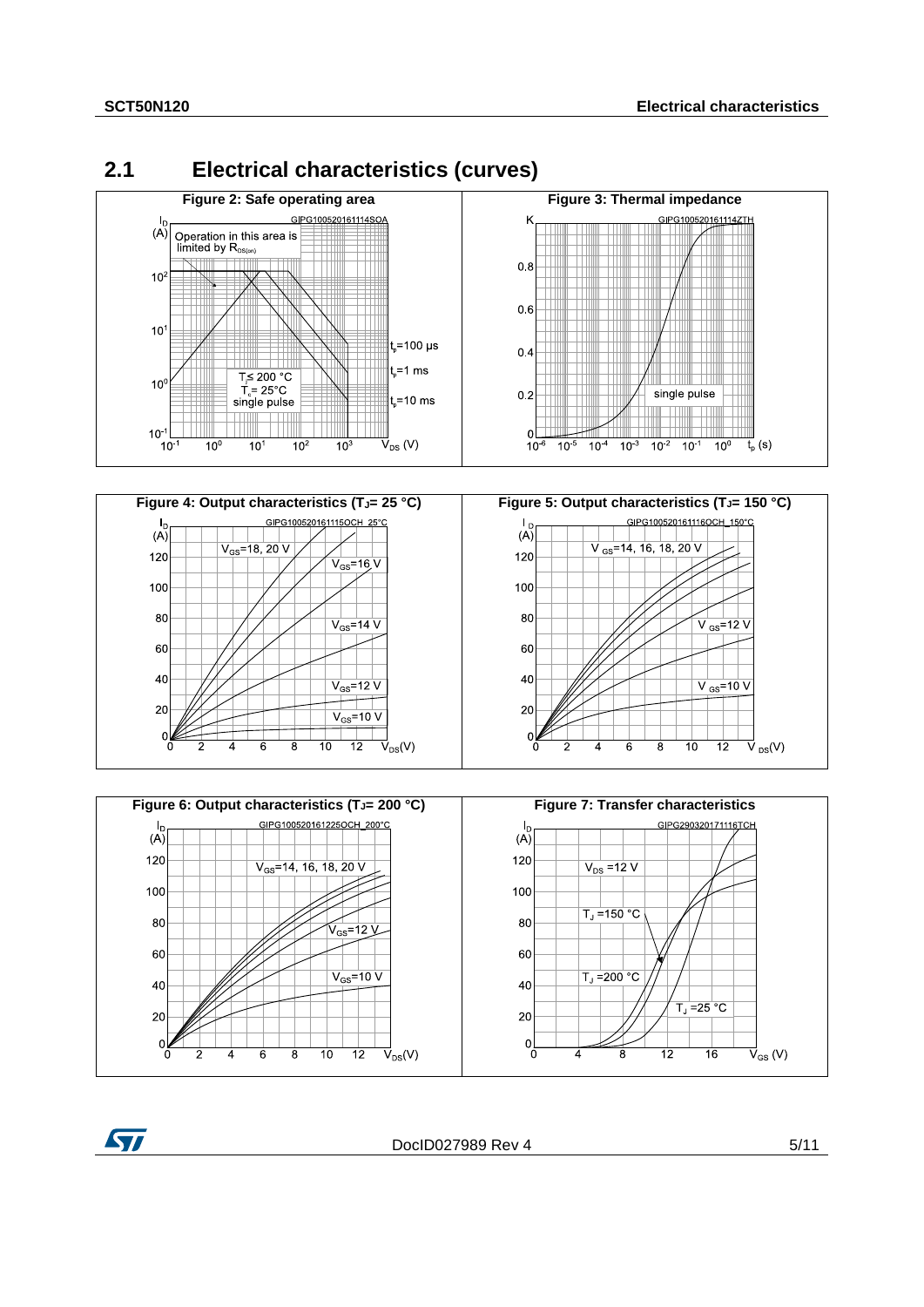#### **Electrical characteristics SCT50N120**







6/11 DocID027989 Rev 4

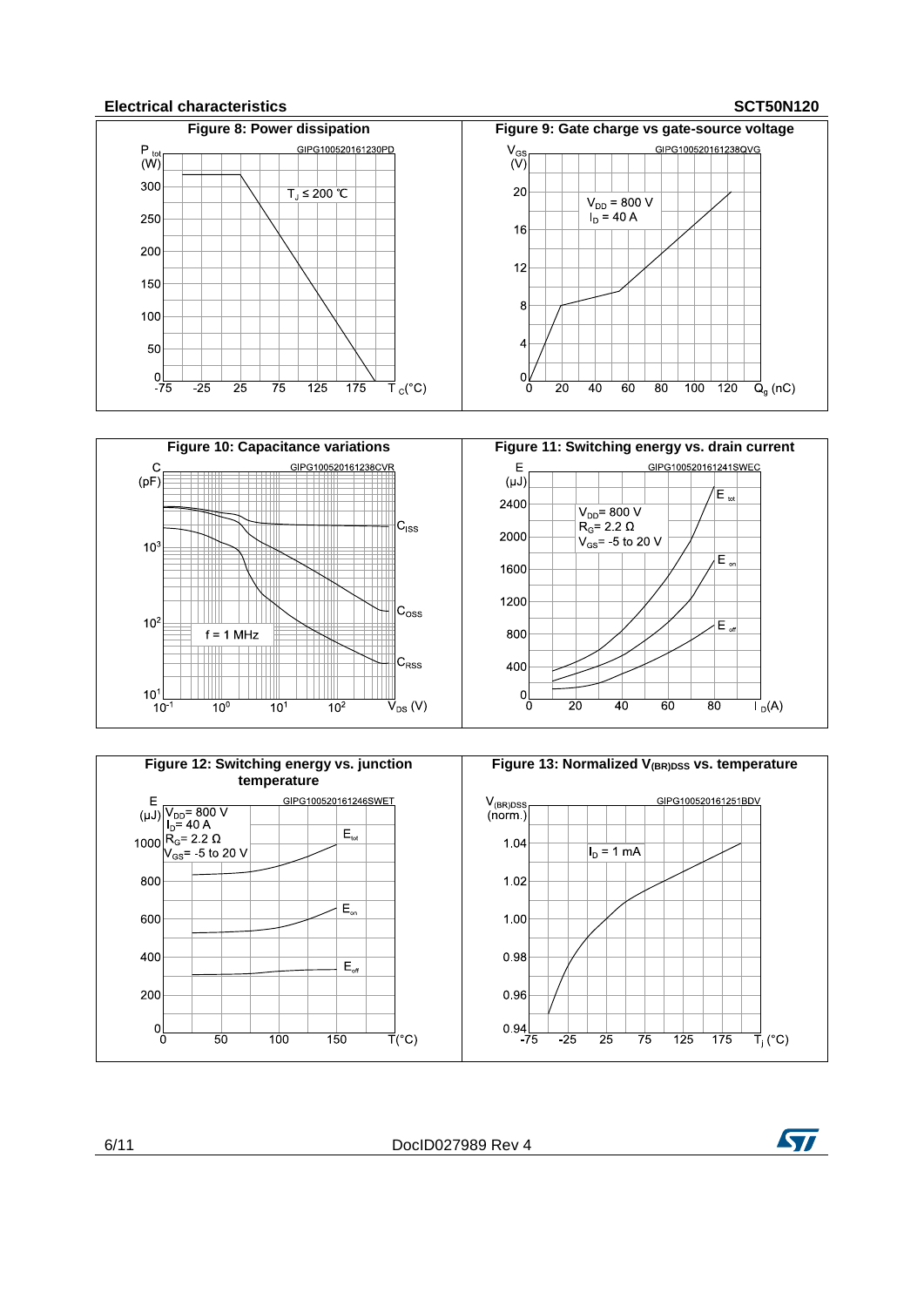ST

#### <span id="page-6-0"></span>**SCT50N120 Electrical characteristics**



<span id="page-6-2"></span><span id="page-6-1"></span>

<span id="page-6-3"></span>

DocID027989 Rev 4 7/11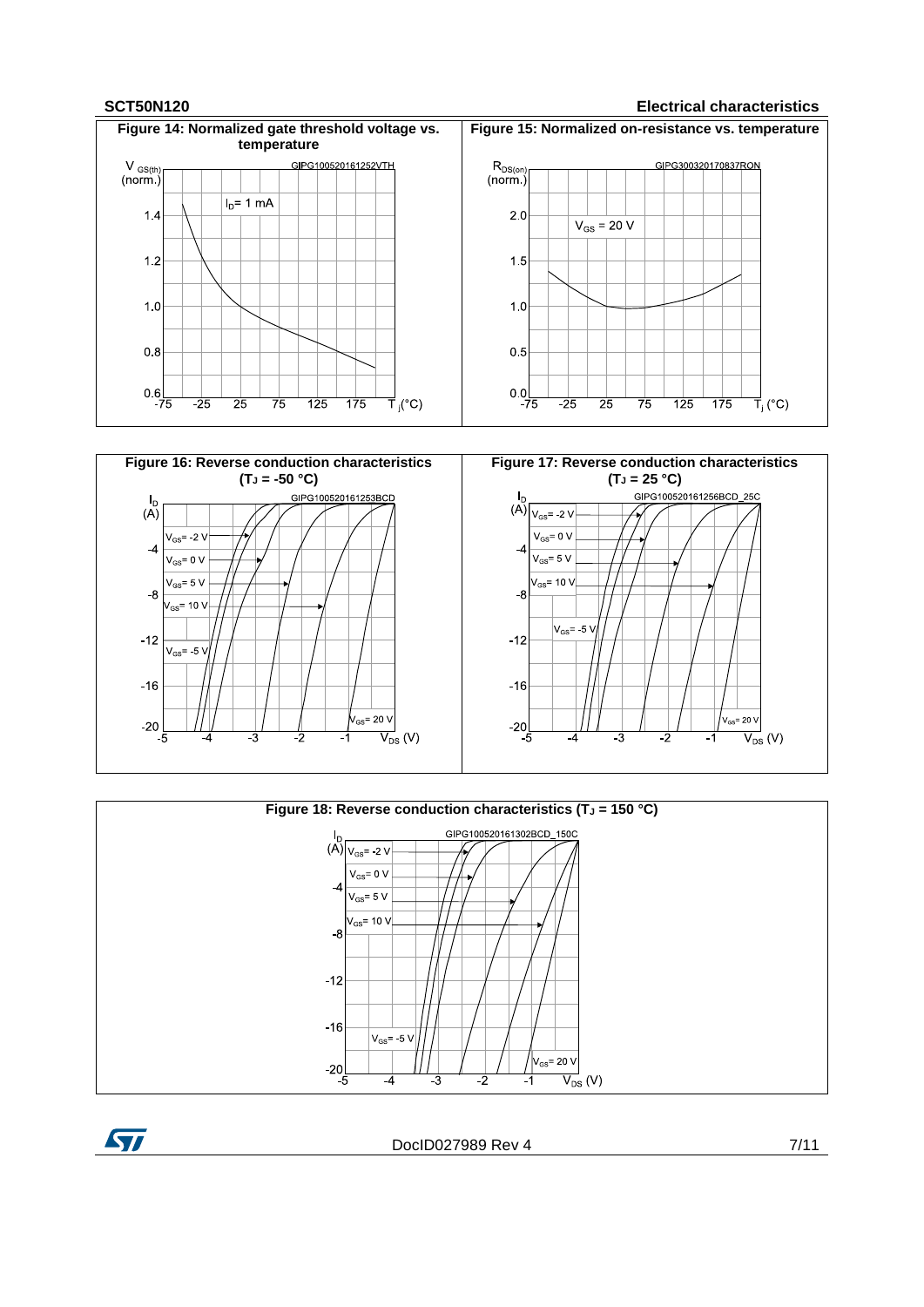## **3 Package information**

<span id="page-7-0"></span>In order to meet environmental requirements, ST offers these devices in different grades of ECOPACK® packages, depending on their level of environmental compliance. ECOPACK® specifications, grade definitions and product status are available at: *www.st.com*. ECOPACK<sup>®</sup> is an ST trademark.

## **3.1 HiP247™ package information**

<span id="page-7-1"></span>

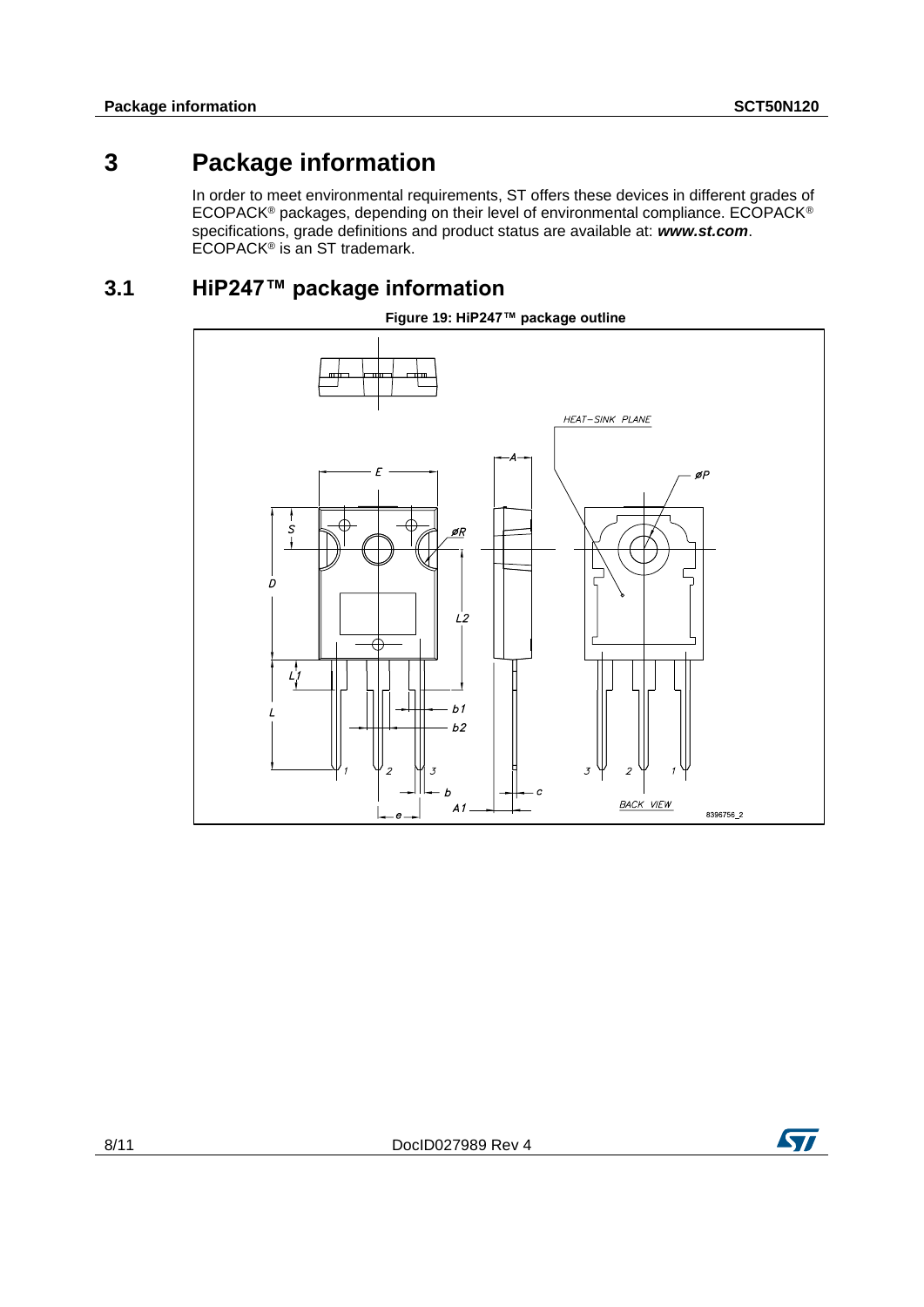### **SCT50N120 Package information**

| Table 8: HiP247™ package mechanical data |       |       |       |  |
|------------------------------------------|-------|-------|-------|--|
|                                          |       | mm    |       |  |
| Dim.                                     | Min.  | Typ.  | Max.  |  |
| A                                        | 4.85  |       | 5.15  |  |
| A1                                       | 2.20  |       | 2.60  |  |
| b                                        | 1.0   |       | 1.40  |  |
| b <sub>1</sub>                           | 2.0   |       | 2.40  |  |
| b2                                       | 3.0   |       | 3.40  |  |
| $\mathbf c$                              | 0.40  |       | 0.80  |  |
| D                                        | 19.85 |       | 20.15 |  |
| E                                        | 15.45 |       | 15.75 |  |
| e                                        | 5.30  | 5.45  | 5.60  |  |
| L                                        | 14.20 |       | 14.80 |  |
| L1                                       | 3.70  |       | 4.30  |  |
| L2                                       |       | 18.50 |       |  |
| ØP                                       | 3.55  |       | 3.65  |  |
| ØR                                       | 4.50  |       | 5.50  |  |
| $\mathsf S$                              | 5.30  | 5.50  | 5.70  |  |

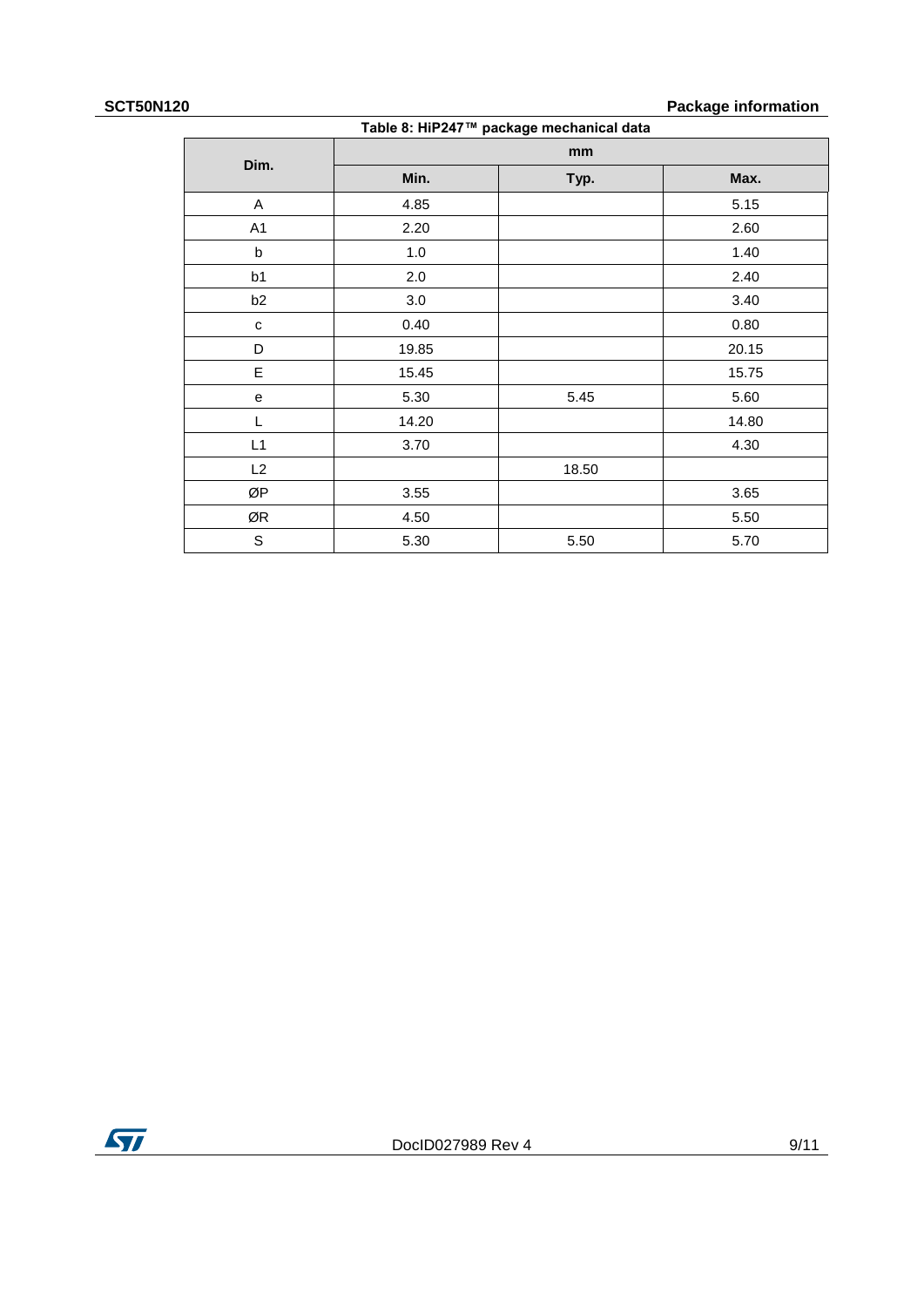## **4 Revision history**

**Table 9: Document revision history**

<span id="page-9-0"></span>

| <b>Date</b> | <b>Revision</b> | <b>Changes</b>                                                                                                                                                                                                                                                                                                                                                                                                                                                                               |
|-------------|-----------------|----------------------------------------------------------------------------------------------------------------------------------------------------------------------------------------------------------------------------------------------------------------------------------------------------------------------------------------------------------------------------------------------------------------------------------------------------------------------------------------------|
| 17-Jun-2015 | 1               | First release                                                                                                                                                                                                                                                                                                                                                                                                                                                                                |
| 12-May-2016 | 2               | Modified title.<br>Modified: Table 2: "Absolute maximum ratings", Table 4: "On/off<br>states", Table 5: "Dynamic", Table 6: "Switching energy (inductive<br>load)", and Table 7: "Reverse SiC diode characteristics".<br>Added: Section 4.1: "Electrical characteristics (curves)".<br>Minor text changes.                                                                                                                                                                                   |
| 23-Jun-2016 | 3               | Document status promoted from preliminary to production data.                                                                                                                                                                                                                                                                                                                                                                                                                                |
| 03-Apr-2017 | 4               | Modified Table 7: "Reverse SiC diode characteristics"<br>Modified Figure 7: "Transfer characteristics", Figure 15: "Normalized<br>on-resistance vs. temperature", Figure 16: "Reverse conduction<br>characteristics $(T_J = -50 \degree C)$ ", Figure 17: "Reverse conduction<br><i>characteristics</i> $(T_J = 25 \degree C)^n$ and <i>Figure 18: "Reverse conduction</i><br>characteristics $(T_J = 150 \degree C)^{n}$<br>Updated Section 3: "Package information"<br>Minor text changes. |